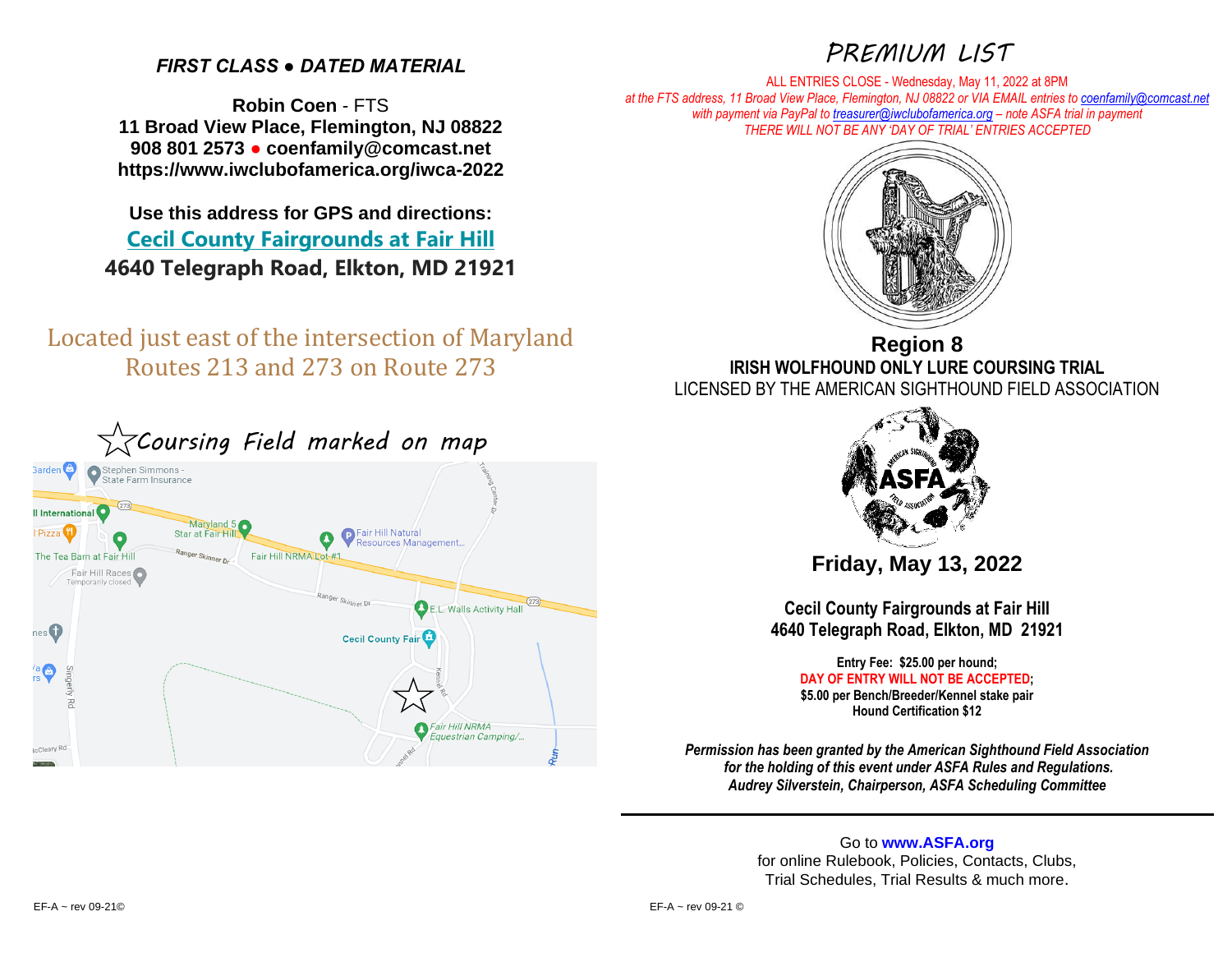## **Irish Wolfhound Club of America - Club Officers 2022 President: David Smith Sr. Vice President: Beth Chastain Vice Presidents: Mark Berry, Courtney Smith, William Vaughn, Lynn Simon Treasurer: Denise Shorey Secretary: Kim Staman Directors:**

**Class of 2022: Nina Gottsch, Linda King, Angela Knight, Margaret Wolf Class of 2023: Mariellen Dentino, Joel Mattson, Melanie Mercer, DVM, Helen Philpott Class of 2024: David Berzins, Jeniffer Johnson, Carole Silverthorne, Susan Williams**

## **JUDGES AND ASSIGNMENTS**

**Frances Abrams, 1899 Hilt Road, Yellow Springs, OH John Arwin, 399 N. Main St, Barnegat, NJ** 

## **FIELD COMMITTEE**

**Field Trial Chairman: Mary Ellen Shriver Field Trial Secretary: Robin Coen, 11 Broad View Place, Flemington, NJ 08822**  [coenfamily@comcast.net](mailto:coenfamily@comcast.net) **908.751.1907 (PHONE AT FIELD) Lure Operator: Tom Smith**

### **TRIAL HOURS: 9AM UNTIL AFTER RIBBONS ARE AWARDED. DAY OF ENTRIES WILL NOT BE ACCEPTED**

**Substitutions (same owner) until May 13 at 9:30AM ROLL CALL: PROMPTLY at 9:30AM (Earlier if Inspection Committee available)**

## **ENTRIES WILL NOT BE ACKNOWLEDGED BY RETURN MAIL OR PHONE; ENTRIES MAY BE ACKNOWLEDGED BY E-MAIL IF REQUESTED AND IF OWNER FORWARDS E-MAIL ADDRESS.**

## **RIBBONS AND TROPHIES**

**Rosettes Offered: First – Blue, Second - Red, Third - Yellow, Fourth – White, NBQ – Green, Best of Breed - Purple & Gold, Kennel Stake – Pink, Breeder Stake – Pink. Additional awards will be offered through the generous donations by members of the IWCA. Donors are listed elsewhere in this premium list. ASFA Best of Breed National Specialty Award – The BOB winner will receive from the ASFA a plaque with a plate for the winner's name to be added.**

## **ELIGIBLE BREEDS & REGISTRIES:**

**Only purebred Irish Wolfhounds may be entered. All entries shall be individually registered with the American Kennel Club, the United Kennel Club, the Federation Cynologique Internationale, an ASFA-recognized foreign or ASFA Board approved registry. Dogs with an Indefinite Listing Privilege (ILP) or a Purebred Alternate Listing (PAL) from the American Kennel Club shall be considered registered with that body. A photocopy of acceptable registry must be submitted with each hound's first ASFA field trial entry.**

**The entry for each hound entering the Open or Veteran Stake for the first time MUST include a completed & signed ASFA Certification Form, AKC QC or Waiver Form (with proof of title) and a copy of the hound's registration certificate.**

## **STAKES OFFERED:**

**Open:** Any eligible Irish Wolfhounds that has met certification requirements excluding ASFA Field Champions of record.

**Field Champion:** Any ASFA Field Champion Irish Wolfhounds.

**Veteran:** Any eligible Irish Wolfhound whose age is at least 5 years old. Points & placements go to a V-FCh or V-LCM title.

**Kennel Stake**: For Irish Wolfhounds an entry shall consist of two hounds, designated at time of entry, in one of the regular stakes being owned and kenneled by the same person.

**Breeder Stake**: For Irish Wolfhounds which shall have, designated at time of entry, two hounds bred by the same individual.

**Bench Stake: To enter this stake, the owner must attach a copy of the hound's show championship certificate to the entry form.**

## Conditions of Entry:

- All entries must be one year or older on the day of the trial.
- Stakes will be split into flights by public random draw if the entry in any regular stake is 20 or more.
- Bitches in season, lame hounds and hounds with breed disqualifications will be excused at roll call.
- Spayed, neutered, monorchid or cryptorchid hounds without breed disqualifications may be entered.
- Hounds not present at the time of roll call will be scratched.
- All hounds will run twice, in trios if possible or braces, unless excused, dismissed or disqualified.
- Hound certification runs will be offered after the trial on May 13, 2022. Entry/payment must be acknowledged by FTS by Wednesday, May 11, 2022.
- Bitches in season and lame hounds at roll call will be excused and their entry fee refunded.
- Hounds not present at roll call will be scratched after a five minute grace period.

**Battery powered, continuous loop lure machines will be used. The lure will consist of white plastic strips/bags. The Host Club reserves the right to alter the course plan as required by weather and/or field conditions on the day of the trial. The lure will be run in one direction for the preliminaries and reversed for the finals. The field is bordered by natural boundaries and fencing.** 

## *All ASFA news at [www.asfa.org](http://www.asfa.org/)*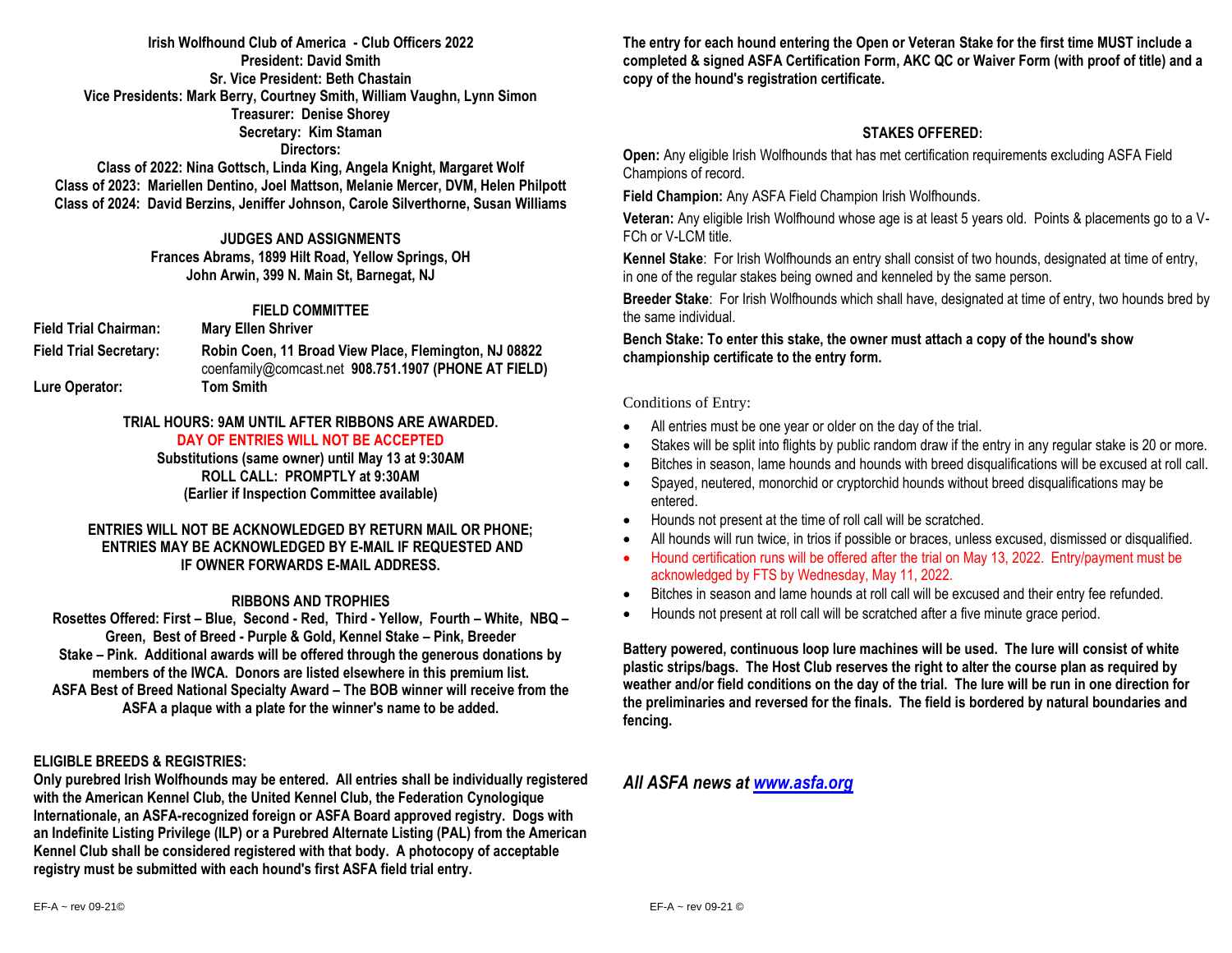# **Course Plan (605 yards):**



**The entrants should provide additional shade and water depending on the day's weather and field conditions. Food will not be available at the field.**

## **Hotels in the Area:**

Please reference the IWCA site for a complete listing of hotels available during the Specialty as well as RV parking:

<https://www.iwclubofamerica.org/2022-accomodations-rv-parking>

Best of Breed: Frances Abrams 1 st Open – Alice Kneaval 2<sup>nd</sup> Open – Alice Kneaval 3 rd Open – Alice Kneaval 4 th Open – Laurei Morris NBQ – Laurie Morris

 st Field Champion – Jeri & Jimmy Glen nd Field Champion – Jeri & Jimmy Glen rd Field Champion- Jeri & Jimmy Glen th Field Champion – Jeri & Jimmy Glen th Field Champion – Jeri & Jimmy Glen

1 st Veteran – Mariellen Dentino 2 nd Veteran – Mariellen Dentino 3rd Veteran – Mariellen Dentino 4th Veteran – Mariellen Dentino 5<sup>th</sup> Veteran – Mariellen Dentino

Breeder Stakes: Glynnis Littlewood Kennel Stakes: Glynnis Littlewood Bench Stakes: Chris and Robin Coen

## **Veterinarian on call**:

Please reference the IWCA site and Show Premium for the Veterinarian on call <https://www.iwclubofamerica.org/2022>

ASFA Best of Breed National Specialty Award – The BOB winner will receive from the ASFA a plaque that includes the club and trial information. There will be space on the plaque for the winner's name to be added.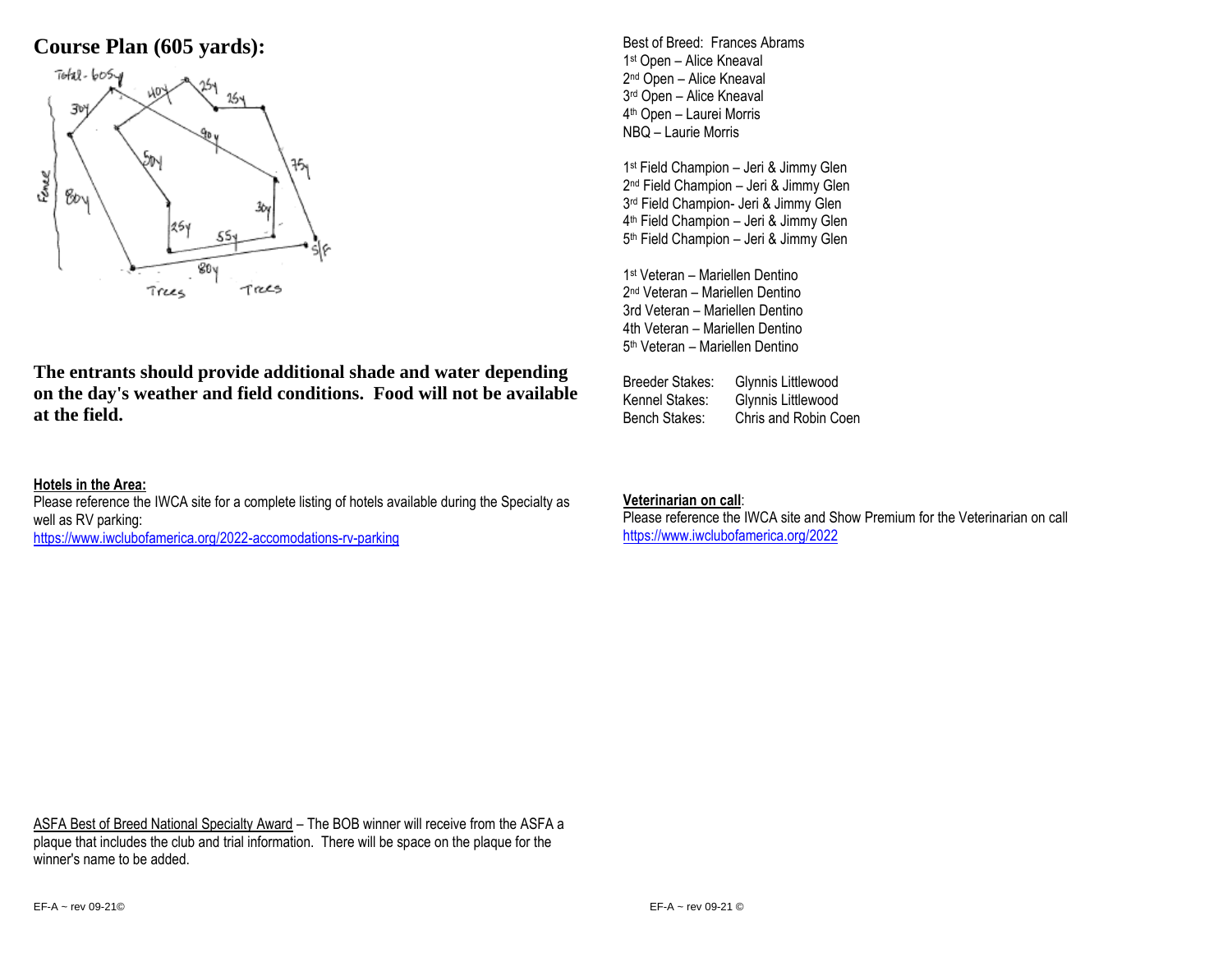|                                                                                                                                                                                           | OFFICIAL AMERICAN SIGHTHOUND FIELD ASSOCIATION ENTRY FORM                                                                                                     |            |                                                                              |                                 |                                           |  |  |  |  |
|-------------------------------------------------------------------------------------------------------------------------------------------------------------------------------------------|---------------------------------------------------------------------------------------------------------------------------------------------------------------|------------|------------------------------------------------------------------------------|---------------------------------|-------------------------------------------|--|--|--|--|
| Irish Wolfhound Club of America                                                                                                                                                           |                                                                                                                                                               |            |                                                                              |                                 |                                           |  |  |  |  |
| Cecil County Fairgrounds Fair Hill, 4640 Telegraph Rd, Elkton, MD                                                                                                                         |                                                                                                                                                               |            |                                                                              |                                 |                                           |  |  |  |  |
| Friday, May 13, 2022, 10AM                                                                                                                                                                |                                                                                                                                                               |            |                                                                              |                                 |                                           |  |  |  |  |
|                                                                                                                                                                                           | Early-Entries close May 11, 2022 at the FTS' address.<br>Entries: \$25 each hound, \$5 Bench/pair for Kennel/Breeder Stake; No Day-of-Trial Entries accepted. |            |                                                                              |                                 |                                           |  |  |  |  |
|                                                                                                                                                                                           |                                                                                                                                                               |            |                                                                              |                                 |                                           |  |  |  |  |
|                                                                                                                                                                                           |                                                                                                                                                               |            | Checks sent to FTS or via PayPal (email entries to coenfamily@comcast.net)   |                                 |                                           |  |  |  |  |
| Make checks payable to IWCA and mail to Robin Coen, 11 Broad View Place, Flemington NJ 08822<br>The Field Secretary cannot accept conditional, unsigned, incomplete or unpaid<br>Fee Paid |                                                                                                                                                               |            |                                                                              |                                 |                                           |  |  |  |  |
| entries; please check your completed entry carefully.                                                                                                                                     |                                                                                                                                                               |            |                                                                              |                                 |                                           |  |  |  |  |
| Breed:                                                                                                                                                                                    |                                                                                                                                                               | Call Name: |                                                                              |                                 |                                           |  |  |  |  |
|                                                                                                                                                                                           | <b>Irish Wolfhound</b>                                                                                                                                        |            |                                                                              |                                 |                                           |  |  |  |  |
|                                                                                                                                                                                           | Registered Name of Hound:                                                                                                                                     |            |                                                                              |                                 |                                           |  |  |  |  |
|                                                                                                                                                                                           |                                                                                                                                                               |            |                                                                              |                                 |                                           |  |  |  |  |
|                                                                                                                                                                                           |                                                                                                                                                               |            |                                                                              | <b>Additional Stakes</b>        |                                           |  |  |  |  |
|                                                                                                                                                                                           | Stake:<br>pen                                                                                                                                                 | FCH        | Veteran                                                                      |                                 | $\Box$ Kennel $\Box$ Breeder $\Box$ Bench |  |  |  |  |
|                                                                                                                                                                                           |                                                                                                                                                               |            | <b>Registration Number:</b> (please write in registering body before number) |                                 |                                           |  |  |  |  |
|                                                                                                                                                                                           |                                                                                                                                                               |            |                                                                              |                                 |                                           |  |  |  |  |
|                                                                                                                                                                                           | $\Box$ If possible, please                                                                                                                                    | Date of    |                                                                              | Sex:                            |                                           |  |  |  |  |
|                                                                                                                                                                                           | separate my hounds                                                                                                                                            | Birth:     |                                                                              | Dog<br>Bitch<br>п<br>П.         |                                           |  |  |  |  |
|                                                                                                                                                                                           | Name of actual owner(s):                                                                                                                                      |            |                                                                              |                                 |                                           |  |  |  |  |
|                                                                                                                                                                                           |                                                                                                                                                               |            |                                                                              |                                 |                                           |  |  |  |  |
| Address:                                                                                                                                                                                  |                                                                                                                                                               |            | Phone:                                                                       |                                 |                                           |  |  |  |  |
|                                                                                                                                                                                           |                                                                                                                                                               |            |                                                                              |                                 |                                           |  |  |  |  |
| City:                                                                                                                                                                                     |                                                                                                                                                               |            |                                                                              | State:                          | Zip:                                      |  |  |  |  |
|                                                                                                                                                                                           |                                                                                                                                                               |            |                                                                              |                                 |                                           |  |  |  |  |
|                                                                                                                                                                                           | E-mail (Optional)                                                                                                                                             |            |                                                                              | (Optional) Region of Residence: |                                           |  |  |  |  |
|                                                                                                                                                                                           |                                                                                                                                                               |            |                                                                              |                                 |                                           |  |  |  |  |
|                                                                                                                                                                                           | Emergency Contact Name and Phone (Optional)                                                                                                                   |            |                                                                              |                                 |                                           |  |  |  |  |
|                                                                                                                                                                                           |                                                                                                                                                               |            |                                                                              |                                 |                                           |  |  |  |  |
|                                                                                                                                                                                           |                                                                                                                                                               |            |                                                                              |                                 |                                           |  |  |  |  |
| $\Box$                                                                                                                                                                                    | Check if this is the first ASFA trial for this hound. Attach a Hound Certification or waiver if entered in                                                    |            |                                                                              |                                 |                                           |  |  |  |  |
|                                                                                                                                                                                           | Open, Veterans, Limited.                                                                                                                                      |            |                                                                              |                                 |                                           |  |  |  |  |
| □                                                                                                                                                                                         | Check if this is a first-time entry, a copy of the official Registration of this hound must accompany this entry<br>unless NGA.                               |            |                                                                              |                                 |                                           |  |  |  |  |
| □                                                                                                                                                                                         | Check if any information has changed since the last ASFA trial entry. Regarding                                                                               |            |                                                                              |                                 |                                           |  |  |  |  |
| □                                                                                                                                                                                         | Check if this hound has been dismissed within the last 6 trials entered. Must be marked in order to qualify for a                                             |            |                                                                              |                                 |                                           |  |  |  |  |
|                                                                                                                                                                                           | "clean" trial requirement.                                                                                                                                    |            |                                                                              |                                 |                                           |  |  |  |  |

I CERTIFY that I am the actual owner of this dog, or that I am the duly authorized agent of the actual owner whose name I have entered above. In consideration of the acceptance of this entry and the opportunity to have this dog judged and to win prize money, ribbons, or trophies, I (we) agree to abide by the rules and regulations of the American Sighthound Field Association in effect at the time of this lure field trial, and by any additional rules and regulations appearing in the premium list for this lure field trial. I (we) agree that the club holding this lure field trial has the right to refuse this entry for cause, which the club shall deem to be sufficient. I (we) agree to hold this club, its members, directors, governors, officers, agents or other functionaries, any employees of the aforementioned parties and the owner(s) of the trial premises or grounds harmless from any claim for loss or injury which may be alleged to have been caused directly or indirectly to any person or thing by the act of this dog while in or upon the lure field trial premises or grounds or near any entrance thereto and I (we) personally assume all responsibility and liability for any such claim, and I (we) further agree to hold the aforementioned parties harmless from any claim loss of this dog by disappearance, theft damage or injury be caused or alleged to be caused by the negligence of the club or any of the aforementioned parties or by the negligence of any person or any other cause or causes. I (we) certify and represent that the dog entered is not a hazard to person or other dogs. This entry is submitted for acceptance of the forgoing representations and agreements.

**SIGNATURE** of owner or his agent duly authorized to make this entry

| <u>OFFICIAL AMERICAN SIGNI NOUND FIELD ASSOCIATION ENIRY FORM</u><br>Irish Wolfhound Club of America                                            |                                                                                                                  |                                 |                                           |  |  |  |
|-------------------------------------------------------------------------------------------------------------------------------------------------|------------------------------------------------------------------------------------------------------------------|---------------------------------|-------------------------------------------|--|--|--|
| Cecil County Fairgrounds Fair Hill, 4640 Telegraph Rd, Elkton, MD                                                                               |                                                                                                                  |                                 |                                           |  |  |  |
| Friday, May 13, 2022 10AM<br>Early-Entries close May 11, 2022 at the FTS' address.                                                              |                                                                                                                  |                                 |                                           |  |  |  |
|                                                                                                                                                 |                                                                                                                  |                                 |                                           |  |  |  |
| Checks sent to FTS or via PayPal (email entries to coenfamily@comcast.net)                                                                      |                                                                                                                  |                                 |                                           |  |  |  |
| Make checks payable to IWCA and mail to Robin Coen, 11 Broad View Place, Flemington NJ 08822                                                    |                                                                                                                  |                                 |                                           |  |  |  |
| The Field Secretary cannot accept conditional, unsigned, incomplete or unpaid<br>Fee Paid                                                       |                                                                                                                  |                                 |                                           |  |  |  |
| entries; please check your completed entry carefully.                                                                                           |                                                                                                                  |                                 |                                           |  |  |  |
| Call Name:<br>Breed:                                                                                                                            |                                                                                                                  |                                 |                                           |  |  |  |
| <b>Irish Wolfhound</b>                                                                                                                          |                                                                                                                  |                                 |                                           |  |  |  |
| Registered Name of Hound:                                                                                                                       |                                                                                                                  |                                 |                                           |  |  |  |
|                                                                                                                                                 |                                                                                                                  | <b>Additional Stakes</b>        |                                           |  |  |  |
| Open $\Box$ FCH $\Box$ Veteran<br>Stake:                                                                                                        |                                                                                                                  |                                 | $\Box$ Kennel $\Box$ Breeder $\Box$ Bench |  |  |  |
| <b>Registration Number:</b> (please write in registering body before number)                                                                    |                                                                                                                  |                                 |                                           |  |  |  |
| $\Box$ If possible, please<br>Date of                                                                                                           |                                                                                                                  | Sex:                            |                                           |  |  |  |
| separate my hounds<br>Birth:<br>Name of actual owner(s):                                                                                        |                                                                                                                  |                                 | $\Box$ Dog $\Box$ Bitch                   |  |  |  |
|                                                                                                                                                 |                                                                                                                  |                                 |                                           |  |  |  |
| Address:                                                                                                                                        |                                                                                                                  | Phone:                          |                                           |  |  |  |
|                                                                                                                                                 |                                                                                                                  |                                 |                                           |  |  |  |
| City:                                                                                                                                           |                                                                                                                  | State:                          | Zip:                                      |  |  |  |
|                                                                                                                                                 |                                                                                                                  |                                 |                                           |  |  |  |
| E-mail (Optional)                                                                                                                               |                                                                                                                  | (Optional) Region of Residence: |                                           |  |  |  |
|                                                                                                                                                 |                                                                                                                  |                                 |                                           |  |  |  |
| Emergency Contact Name and Phone (Optional)                                                                                                     |                                                                                                                  |                                 |                                           |  |  |  |
|                                                                                                                                                 |                                                                                                                  |                                 |                                           |  |  |  |
|                                                                                                                                                 |                                                                                                                  |                                 |                                           |  |  |  |
| П<br>Veterans, Limited.                                                                                                                         | Check if this is the first ASFA trial for this hound. Attach a Hound Certification or waiver if entered in Open, |                                 |                                           |  |  |  |
| □<br>unless NGA.                                                                                                                                | Check if this is a first-time entry, a copy of the official Registration of this hound must accompany this entry |                                 |                                           |  |  |  |
| Check if any information has changed since the last ASFA trial entry. Regarding                                                                 |                                                                                                                  |                                 |                                           |  |  |  |
| Check if this hound has been dismissed within the last 6 trials entered. Must be marked in order to qualify for a<br>"clean" trial requirement. |                                                                                                                  |                                 |                                           |  |  |  |

**OFFICIAL AMERICAN SIGHTHOUND FIELD ASSOCIATION ENTRY FORM**

I CERTIFY that I am the actual owner of this dog, or that I am the duly authorized agent of the actual owner whose name I have entered above. In consideration of the acceptance of this entry and the opportunity to have this dog judged and to win prize money, ribbons, or trophies, I (we) agree to abide by the rules and regulations of the American Sighthound Field Association in effect at the time of this lure field trial, and by any additional rules and regulations appearing in the premium list for this lure field trial. I (we) agree that the club holding this lure field trial has the right to refuse this entry for cause, which the club shall deem to be sufficient. I (we) agree to hold this club, its members, directors, governors, officers, agents or other functionaries, any employees of the aforementioned parties and the owner(s) of the trial premises or grounds harmless from any claim for loss or injury which may be alleged to have been caused directly or indirectly to any person or thing by the act of this dog while in or upon the lure field trial premises or grounds or near any entrance thereto and I (we) personally assume all responsibility and liability for any such claim, and I (we) further agree to hold the aforementioned parties harmless from any claim loss of this dog by disappearance, theft damage or injury be caused or alleged to be caused by the negligence of the club or any of the aforementioned parties or by the negligence of any person or any other cause or causes. I (we) certify and represent that the dog entered is not a hazard to person or other dogs. This entry is submitted for acceptance of the forgoing representations and agreements.

**SIGNATURE** of owner or his agent duly authorized to make this entry